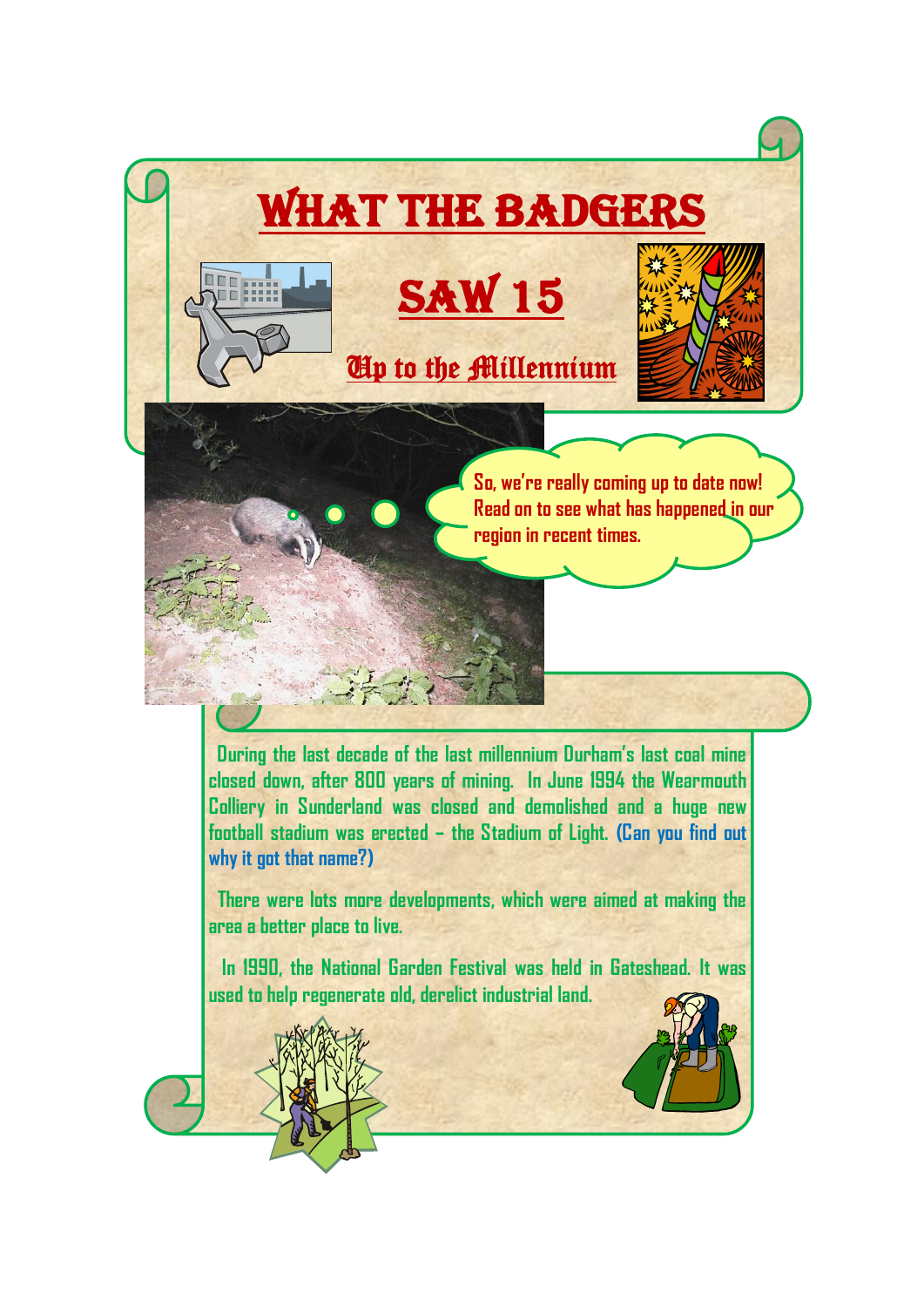**In April 1990, the Teikyo University of Japan was established in Durham. Students from Japan now come and study for a year alongside the students at Durham University.**

 **Not to be outdone, in 1992, Teesside Polytechnic was transformed into the University of Teesside.**



**Have you ever thought about what you'd like to do when you leave school? How about A-levels and then university to train for what you'd really like to do with your life?**

**In 1990, work began on Teesside Park, near Middlesbrough.**

 **1991 saw the return of the beautiful statue of King Neptune to its plinth in Durham Market Place. It had been missing for a number of years.**

 **In 1992, Sunderland became a city. Newcastle was the last town in the North East to become a city, in 1882.**

 **In 1993, Durham Cathedral celebrated its 900th anniversary! Building started in 1093, under Bishop William St. Carileph.**

 **In 995 the City of Durham became 1000 years old. In the summer of 995 AD, monks carrying the remains of St. Cuthbert, settled at 'Dun Holm'. St Cuthbert still lies in Durham Cathedral.**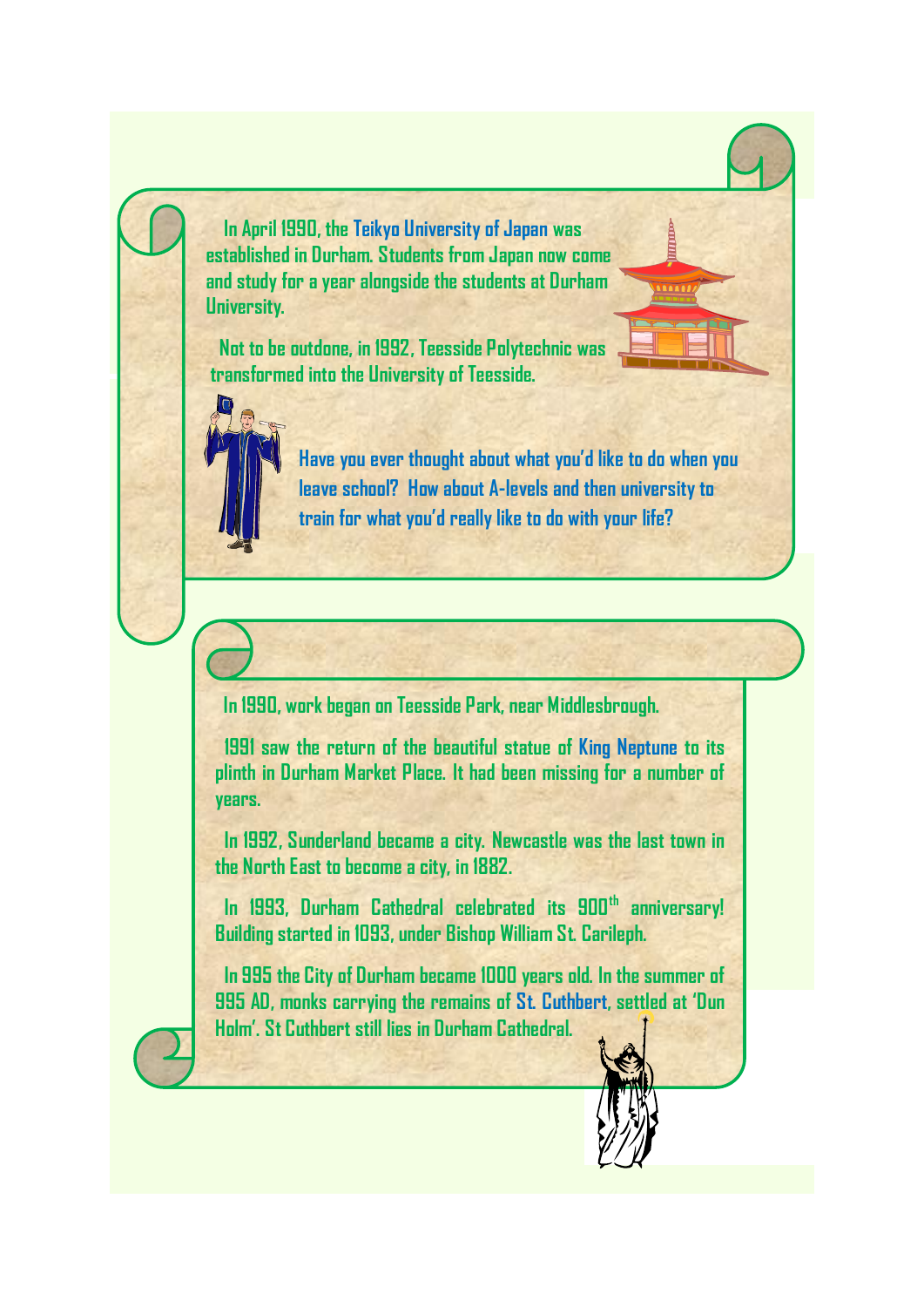**In 1992, first class cricket came, (at last), to Durham. Durham now play first class cricket at the Riverside Ground.**

 **On August 16th 1995, the Riverside Stadium was opened In Middlesbrough. The home team won 2 – 0 over Chelsea.**



**On July 30th 1997, the Stadium of Light finally opened on the site of the Wearmouth Colliery.**